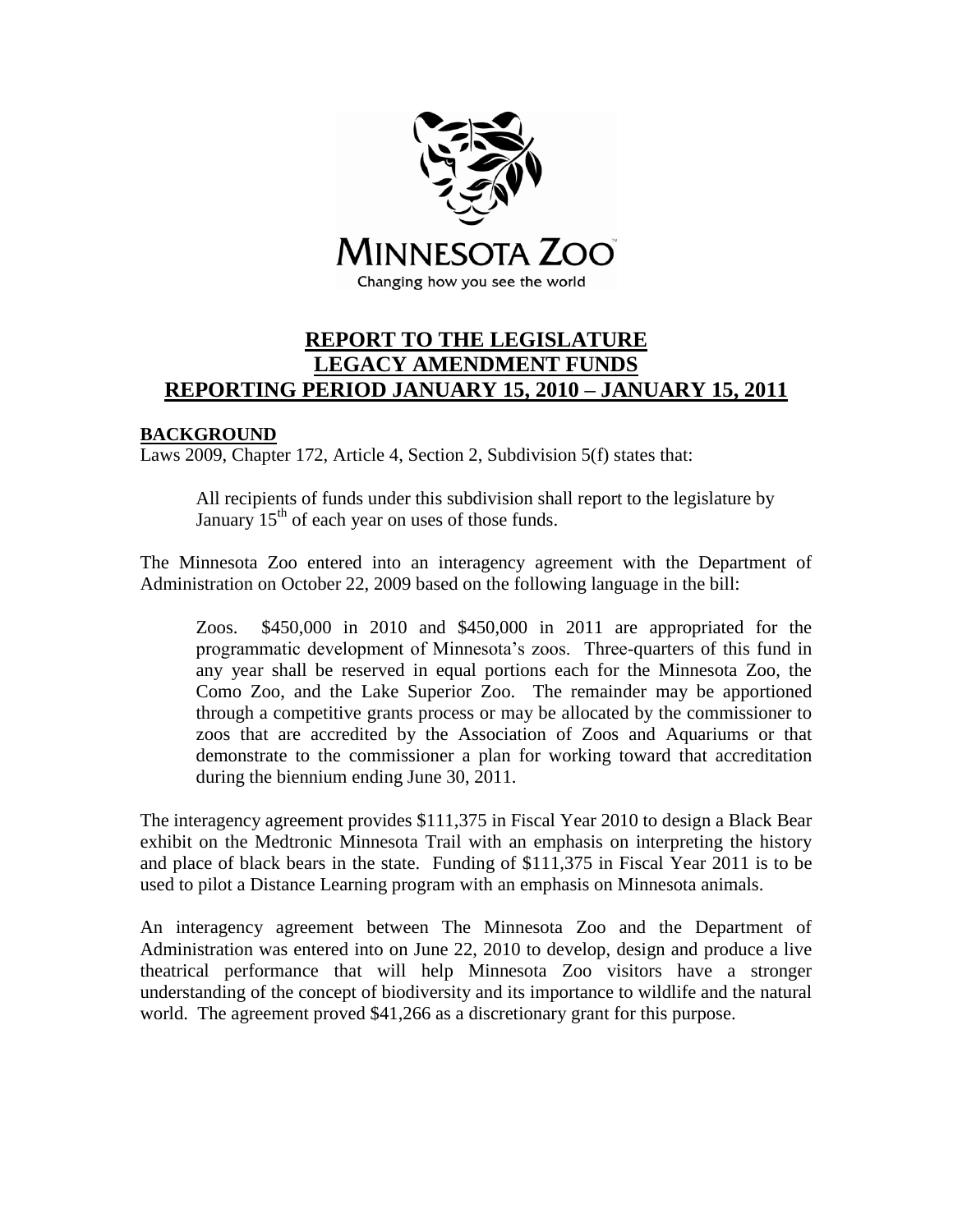# **BLACK BEAR PROJECT**

## **INTRODUCTION**

The black bear is an iconic animal in Minnesota. Three years ago the Minnesota Zoo refreshed our Minnesota Trail exhibit, adding wolves and coyotes to an already comprehensive collection of Minnesota species, improving interpretation and providing enhanced spaces for both guests and the animals. At the end of the Trail is a wooded area that has not been developed. There has been a long-standing plan to develop that space into a habitat and interpretive exhibit area for black bears. While the recently-completed grizzly bear exhibit has exceeded our expectations, and led to record-breaking attendance and membership, we nevertheless receive regular comments from guests who strongly desire to see a black bear exhibit.

There are approximately 20,000 - 30,000 black bears living in Minnesota in the wild. At one time they could be found throughout the state, but are now found primarily in northern Minnesota. This funding will provide for the design of the exhibit and the conceptual design of the interpretive program. With these design packages in hand, we will be able to raise public and private funds for construction. We have collaborated with the Department of Natural Resources (DNR) and the Minnesota Historical Society.

# **ACTIVITIES TO DATE**

- The Minnesota Zoo has developed our internal work team, which has met throughout the project.
- The interpretive outline was developed in cooperation with staff at the Minnesota Historical Society.
- An RFP for design was let in July 2010.
- Design is near completion.
- Working with the Department of Natural Resources, we secured three orphaned black bears cubes which are on-site.
- Private funding secured to complete construction.

### **REMAINING FY2011 WORKPLAN**

- An RFP for construction will be let in April 2011.
- Utility work will begin in Spring 2011, taking advantage of work being completed for the Heart of the Zoo construction, thus saving on costs.

### **FUTURE**

- A design/build Request for Proposals will be developed for the graphics and interpretive program will be awarded in summer 2011
- Construction will occur throughout the summer, fall and winter.
- Exhibit opening in summer 2012.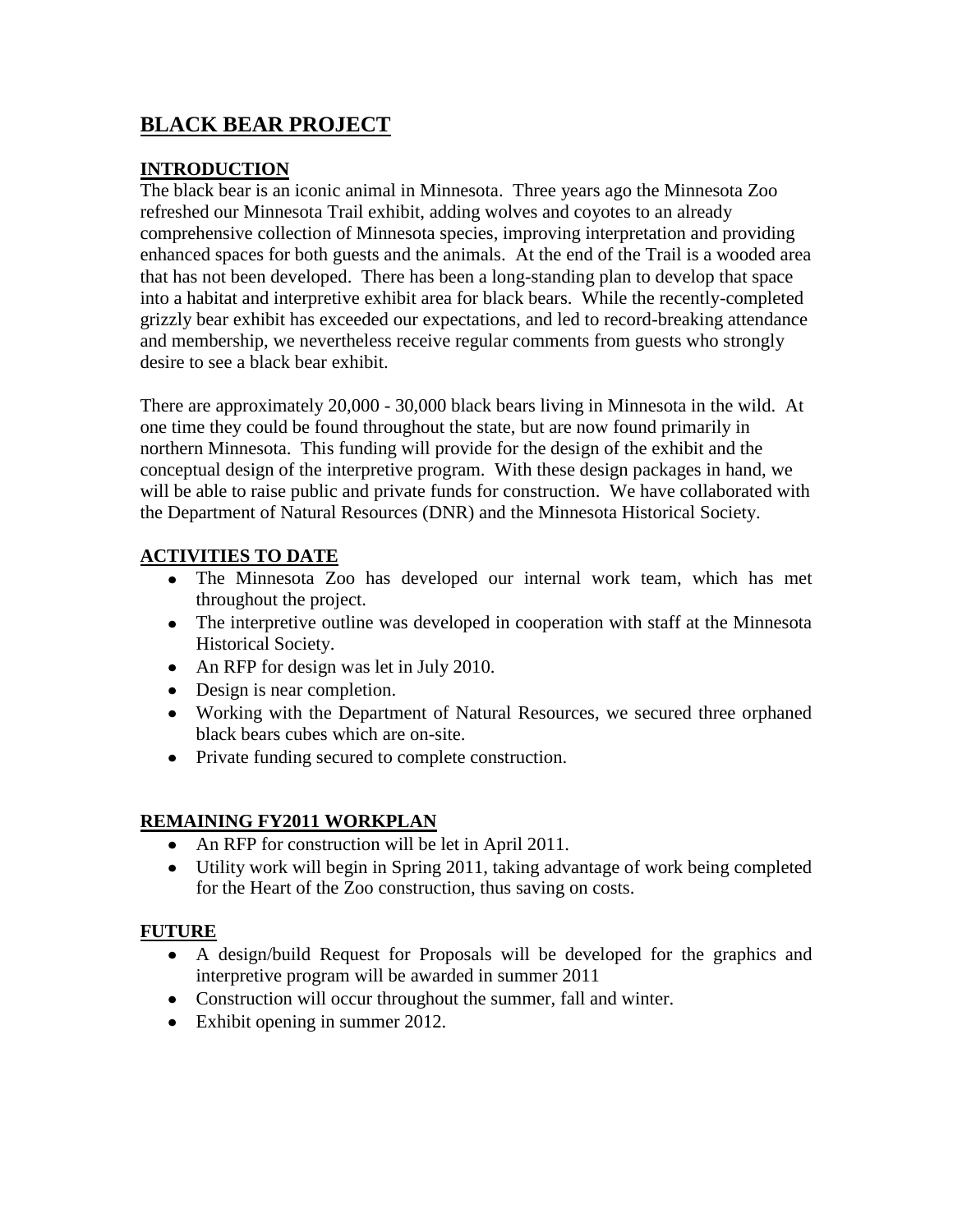# **DISTANCE LEARNING PROJECT**

# **INTRODUCTION**

Interactive videoconferencing is an exciting venue for expanding the reach of the Minnesota Zoo and fulfilling its mission of *connecting people, animals, and the natural world* through K-12 classrooms statewide. Through the Minnesota Legacy Amendment program, essential funds are allowing the Zoo to dedicate efforts to establish a successful distance learning program, grounded in best practices, Minnesota State Education Standards, teacher and student need, and ongoing stakeholder support.

# **RESEARCH AND DEVELOPMENT ACTIVITIES TO DATE**

### **Staff Support and Development**

- Hired distance learning specialist to shepherd program development and serve as on-camera instructor during pilot phase and into full launch.
- Participated in TIES educational technology conference which included a 2-day strand devoted to interactive videoconferencing in Minnesota K-12 schools.
- Joined and continue to participate actively in MILC (Minnesota Interactive Learning Collaborative) – a local group of interactive videoconferencing K-12 program providers. Through MILC, have developed relationships with regional technology cooperatives that facilitate distance learning programming in K-12 public schools statewide.

## **Program Design and Content Development**

- Compiled and reviewed formal and informal studies on effective interactive video conferencing for K-12 audiences to determine current best practices.
- Retained the services of Julia Shildmeyer-Heighway, a national consultant with the CILC (Center for Interactive Learning and Collaboration) for a 2-day consultation session to explore and identify unique Minnesota Zoo-specific resources and expertise that lend themselves well to K-12 interactive videoconferencing. Also explored current best practices, equipment and technology considerations, and standard program formats, elements and implementation issues to guide pilot program design.
- Reviewed existing local content providers and their program offerings, goals, and objectives as well as existing national content providers from like-institutions such as zoos, aquariums, etc. This information has been critical to establishing feasible goals and objectives for the Zoo's distance learning initiative as well as identifying areas of saturation and gaps in content amongst offerings currently available to the K-12 market.
- Identified initial program content areas currently reviewing associated internal resources such as program animals, exhibits, biofacts, films/video/b-roll to support proposed content focuses.
	- o MOOSE Moose are an interesting and important part of the cultural and biological heritage of Minnesota. They are very interconnected and reliant on the north woods habitat that we as Minnesotans love, and both may be in jeopardy due to climatic and habitat changes. Feature the Zoo's Moose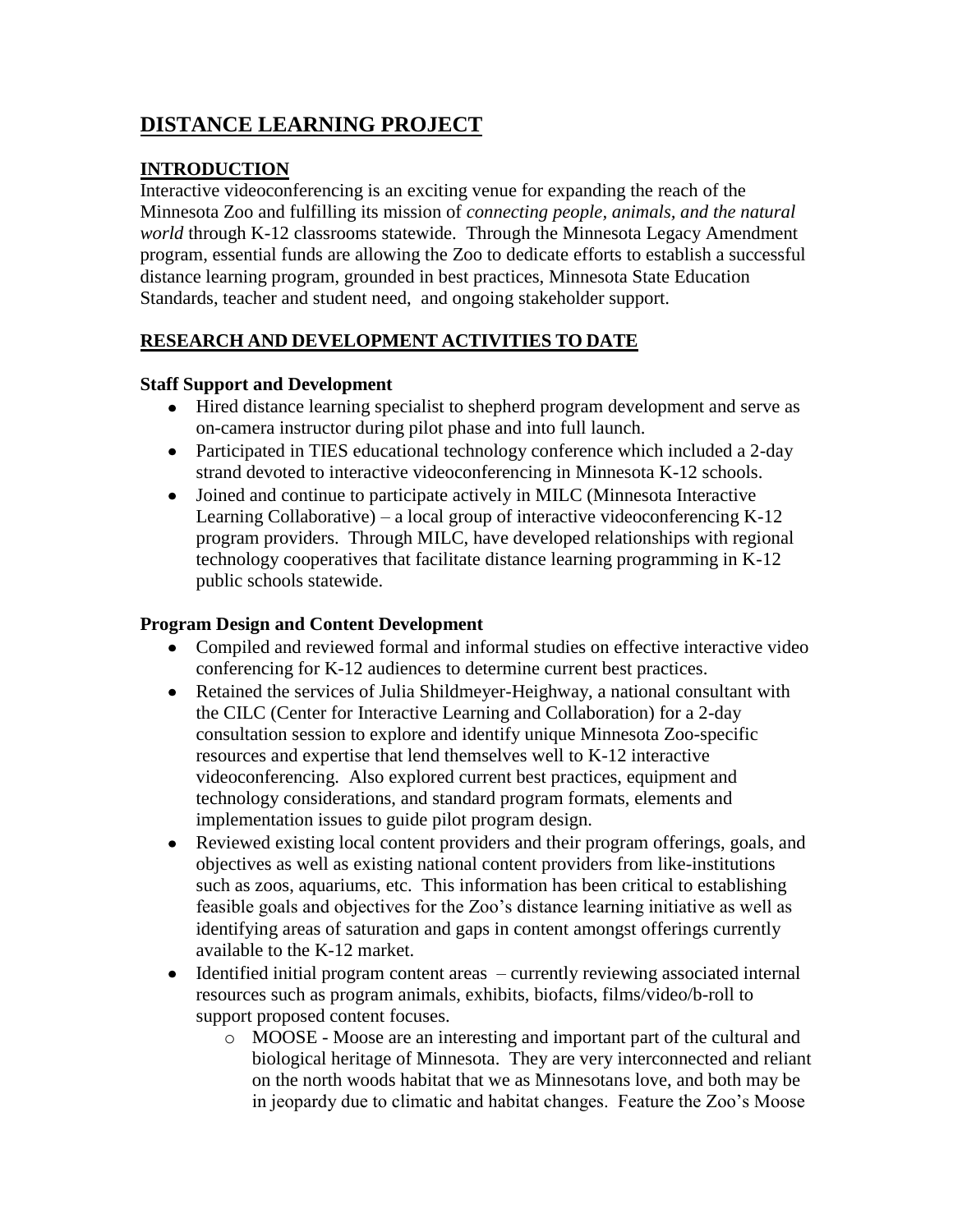exhibit, the Medtronic Minnesota Trail, and the Zoo's partnership with the DNR and the University of Minnesota to find ways to protect the moose and its habitats from decline.

- Biomes/ecosystems/habitat
- Adaptations and climate change,
- Mapping and tracking
- Nature of scientific research/solve the mystery of MN's disappearing moose
- Wildlife conservation
- o AGRICULTURE Highlight Minnesota's rich agricultural heritage through the Minnesota Zoo's Wells Fargo Family Farm
	- **Farm animal husbandry**
	- Farm products
	- Wild relatives (farm animals and wild counterparts around the Zoo)
	- Exotic breeds and genetics
- o ANIMAL COMMUNICATION Highlight unique vocalizations and nonverbal communication strategies of the Zoo's living collection. Focus on Minnesota State Science Standards, Strand 4. Life Science.
	- Reproduction (mating calls and behaviors; parenting techniques)
	- **Predator/prey relationships (warning calls and behaviors, etc.)**
	- Evolution and adaptation (why and how unique communication strategies evolved)
- Currently reviewing Minnesota and national education standards and current school improvement initiatives such as STEM (Science, Technology, Engineering, and Mathematics) education and  $21<sup>st</sup>$ -Century Skill Development to ensure program relevancy.

### **Equipment and Technology**

- Surveyed current interactive videoconference technology requirements and commonly employed equipment both for content providers as well as end-users (schools). Met with and toured local content provider sites to review equipment needs, studio setup and operation.
- Have met with a variety of local vendors to identify available and appropriate equipment options to fill our unique needs that may include placing remotely operable pan-tilt-zoom cameras in or near external exhibit enclosures.
- $\bullet$  In the process of determining appropriate internal location(s) for program delivery during pilot phase and for formal implementation.

# **Partnerships and Ongoing Support**

- Acquired gift from 3M that will provide continuing multi-year support for distance learning.
- Established partnership with Mayo Clinic filming unit for associated video project.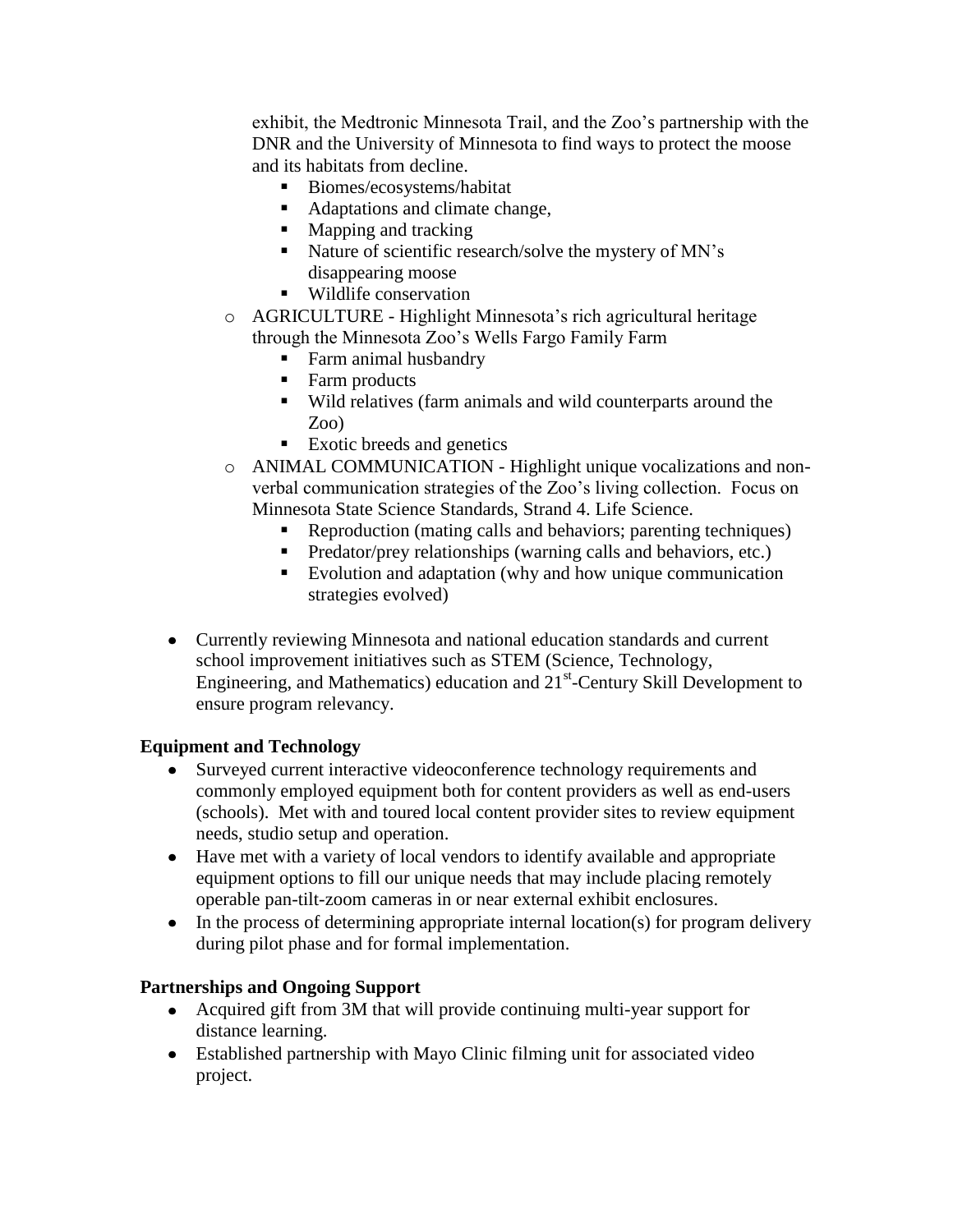- o Develop a library of short clips and b-roll footage of animals displaying key behaviors (so don't have to rely on them being awake and performing on cue during programs) for use in interactive videoconference programs.
- o Develop short films for use in the Zoo's new indoor theater (Target Learning Center).

# **REMAINING FY 2011 WORKPLAN**

- Complete and release at least two 4-5 minute topical films and three to five 30 second to 1-minute PSAs (short ads featuring Minnesota Zoo conservation initiatives, current research and campaigns) through the Mayo Clinic partnership.
- Pilot three interactive videoconference programs for K-12 schools
	- o Determine target grade levels for initial program offerings
	- o Write program outlines and acquire/compile supporting digital media (through Mayo Clinic partnership), biofacts and props, and program animals.
	- o Purchase and install equipment and establish primary studio space and potential secondary mobile delivery 'on-trail' locations.
	- o Pilot programs with local schools; refine and revise program outlines as necessary.
	- o Prepare marketing materials for formal launch, set for Fall 2011.
- Convene MN Zoo Board of Directors *Distance Learning Task Force* to increase stakeholder support.

# **FUTURE**

- Continue partnership with Mayo Clinic
	- o Develop additional short films and PSAa for use in Target Learning Center indoor theater.
	- o Compile additional footage specific to needs of distance learning programs.
- Develop and pilot additional interactive videoconference programs for K-12 audiences
	- o Focus on 3M partnership goals of improving STEM education in Minnesota schools
		- Bioengineering/Wild engineering
		- Engineering the Modern Zoo/Exhibit Design
		- Careers at the Zoo
	- o Feature the Zoo's newest animal exhibits penguins, black bears, and others.
		- **Genetics**
		- Animal Behavior
	- o Promote Conservation
		- **Green practices**
		- Wildlife conservation
- Explore alternate videoconferencing program formats and applications
	- o Multipoint broadcasts of unique events like veterinary procedures, enrichment activities, etc.